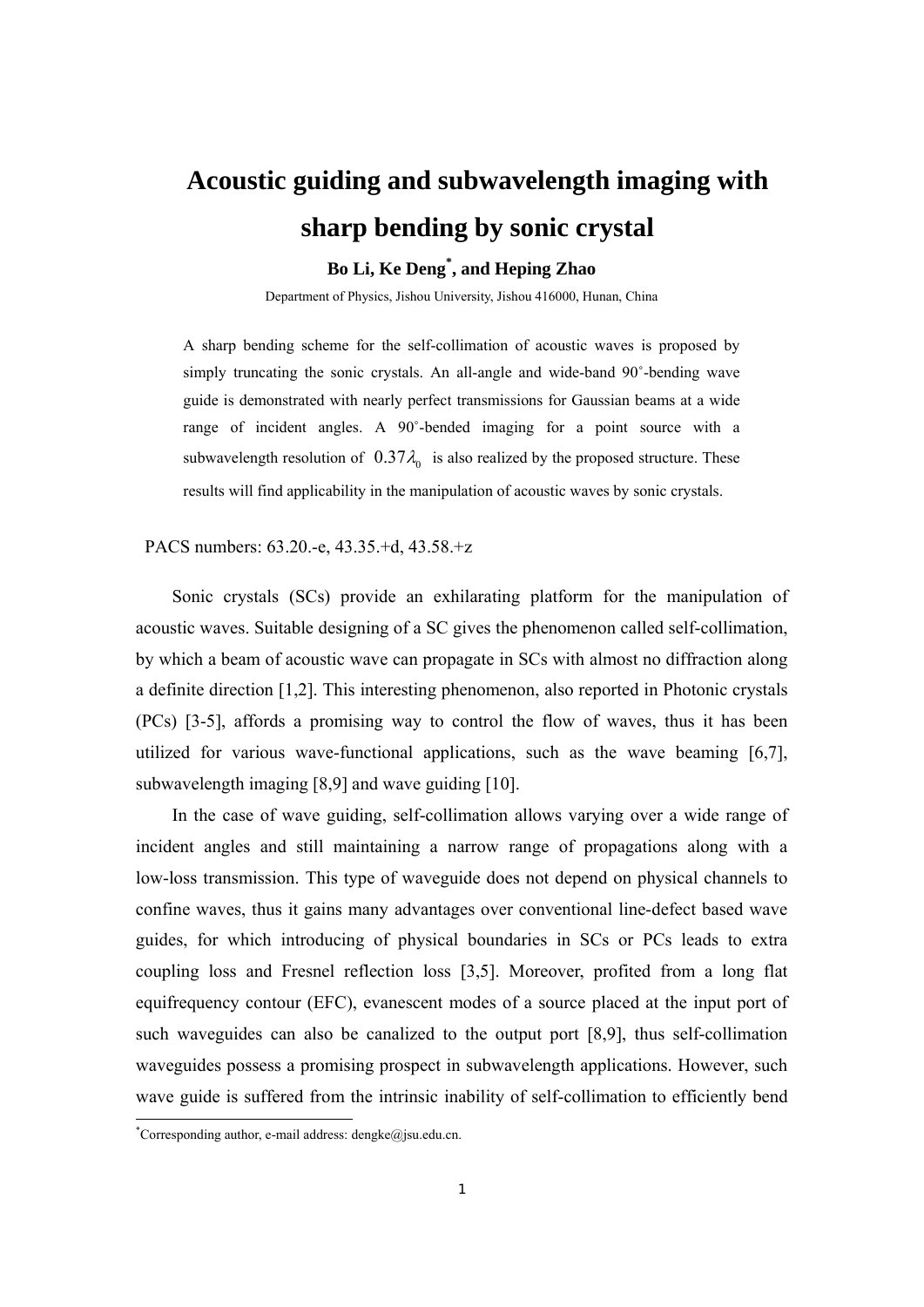and redirect waves. Actually, guiding waves around sharp corners is also not feasible for classical total-internal-reflection (TIR) based wave guides. From this point of view, realization of high-efficiency sharp bending with low-loss transmission is of significant importance in wave controlling applications.

In this paper, we propose a high-efficiency sharp bending technique for the self-collimation of acoustic waves by simply truncating the SC. As demonstrated by the rigid multiple-scattering theory (MST) [11,12], low-loss transmissions of a 90˚ bending wave guide for Gaussian beams with a wide range of incident angles can be achieved over wide frequency ranges. Furthermore, this technique is applied to realize a 90˚ bended subwavelength imaging for a point source with a resolution of  $0.37\lambda$ <sub>0</sub>. These results are expected to shed some light on various applications of wave manipulation.

We consider a two-dimensional SC composed of rubber-coated tungsten rods arranged as a square lattice in water. The outer and inner radii of rubber are 0.429*a* and 0.398*a* respectively, where *a* is the lattice constant. The material parameters are mass density  $\rho = 19.3 \times 10^{3}$  kg m<sup>-3</sup>, longitudinal wave velocity  $C^{L} = 5.09 \times 10^{3}$  m s<sup>-1</sup> and transverse wave velocity  $C<sup>T</sup> = 2.8 \times 10<sup>3</sup>$  m s<sup>−1</sup> for tungsten;  $\rho = 1.3 \times 10<sup>3</sup>$  kg m<sup>−3</sup>,  $C<sup>L</sup> = 0.2 \times 10<sup>3</sup>$  m s<sup>−1</sup> and  $C<sup>T</sup> = 0.04 \times 10<sup>3</sup>$  m s<sup>−1</sup> for rubber;  $\rho = 1.0 \times 10<sup>3</sup>$  kg m<sup>−3</sup> and  $C^{L} = 1.49 \times 10^{3}$  m s<sup>-1</sup> for water.

Band structure of the SC is shown in Fig. 1(a). Frequencies considered here are around 0.115. Figure 1(b) presents several EFCs around 0.115. These EFCs are practically flat and are much longer compared to those of water in the first Brillouin zone (as an example, the dashed circle around  $\Gamma$  point denotes the EFC of water at 0.115). This implies that if we cut the SC along ΓM direction and put a source in water near the interface, all propagating spatial harmonics of the source and a wide range of evanescent ones will refract into SC's eigenmodes with wave vectors closed to *q* [see Fig. 1(b)] and then undergo a self-collimated propagation along the ΓM direction around the frequency 0.115 [8,9]. In addition, as these eigenmodes have wave vector components parallel to the ΓX direction  $[q_{\mu}]$  in Fig. 1(b), for example] that lie outside the EFCs of water, a SC-water interface along ΓX direction would behave as a TIR mirror for these self-collimated beams [13,14].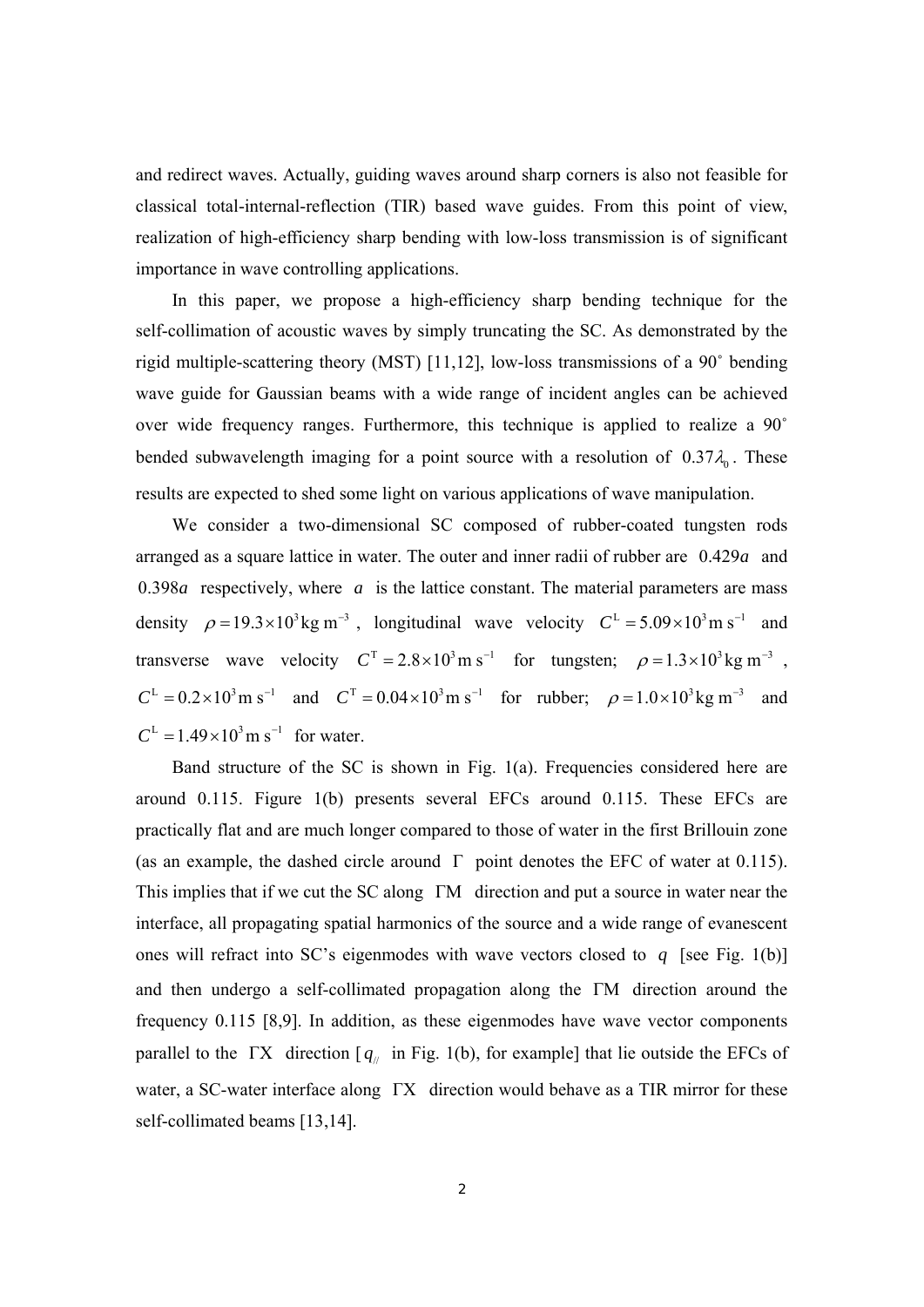

FIG. 1 (Color online) (a) The lowest band for SC considered here. The frequency is normalized to  $2\pi c/a$ , where *c* is the acoustic speed in water. (b) Several EFCs around 0.115. The dashed circle is the EFC of water at frequency 0.115.



FIG. 2 (Color online) (a) Refraction of three wave vectors from a source into SC through a ΓM directed interface. (b) Total bending of collimated waves in SC at a ΓX directed interface. (c) Refraction of the bended waves into a source-like image at another ΓM directed interface.

To make these two conclusions more clearly, we give a detailed analysis for the case of 0.115 in Fig. 2. Here the gray square-like curve around M point and the light gray cycle represents EFC of SC and water, respectively. The dash dot lines denote the orientation of SC-water interfaces. Firstly, we consider two propagating waves  $k_1$  and <sup>2</sup> *k* incident upon a ΓM directed SC-water interface from, for example, a source in water with  $0^{\circ}$  and  $40^{\circ}$ , as illustrated by Fig. 2(a). Their refracted modes can be determined by the conservation-law of wave vector component parallel to the (ΓM )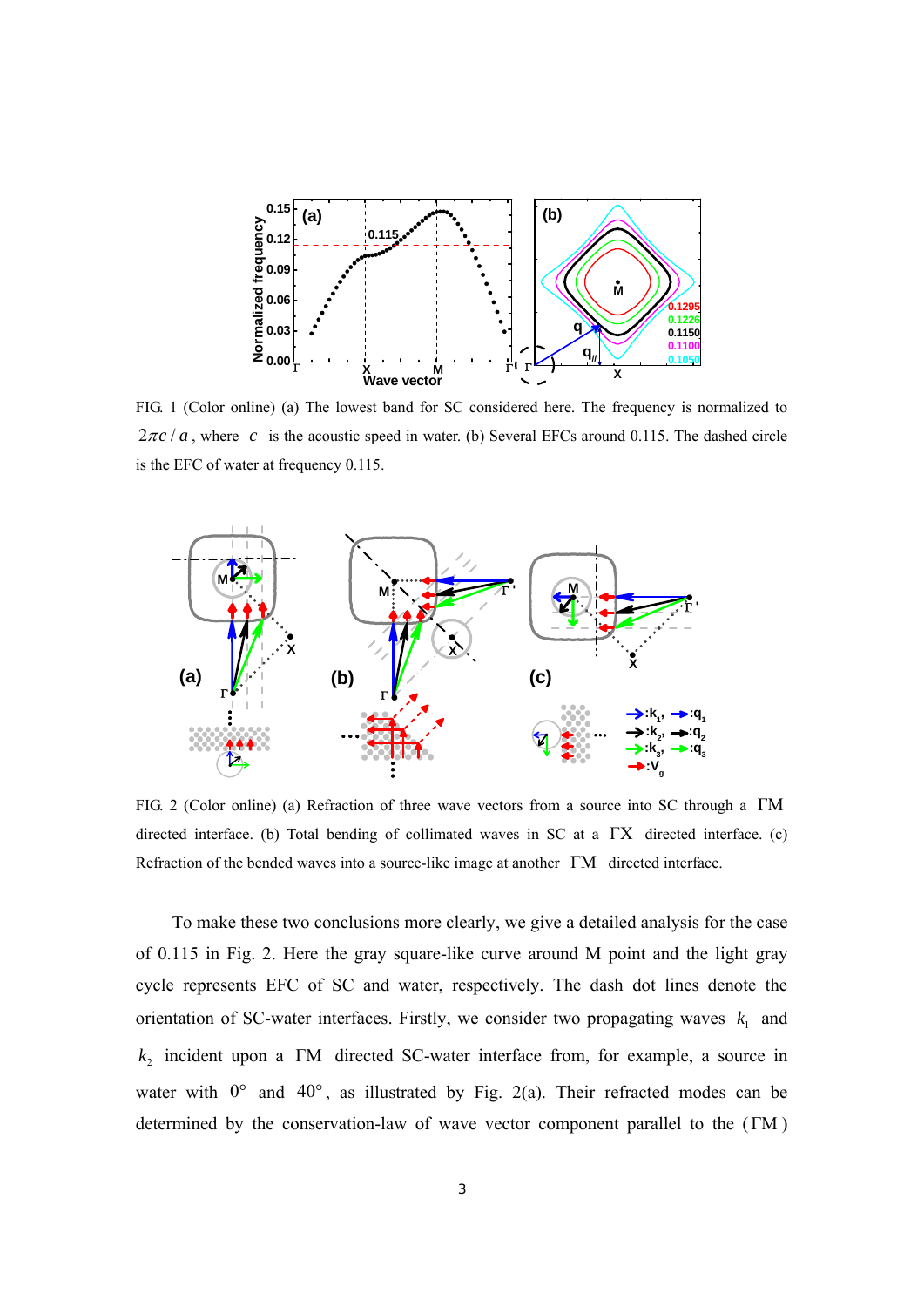interface. By drawing the k-conservation lines (dash lines in Fig.2) in the direction perpendicular to the interface, we find their refracted modes ( $q_1$  and  $q_2$  starting from Γ point). These refracted rays propagate in SC along the same directions as the group velocity  $V_g = \nabla_q [\omega(q)]$  which are perpendicular to SC's EFC, as indicated by the red thick arrows in Fig. 2(a). In this case one sees that an all-angle self-collimation can be achieved. In Fig. 2(b) we consider another SC-water interface oriented along ΓX direction. When  $q_1$  and  $q_2$  encountered such an interface, reflection and refraction will happen in SC and into water respectively. The reflected and refracted modes can also be obtained by the conservation-law of parallel wave vector [14]. As indicated in Fig. 2(b), by drawing the k-conservation lines, we can find the reflected modes (represented as  $q_1$ ) and  $q_2$  starting from  $\Gamma$  ' point) which are self-collimated along the horizontal direction as shown in Fig. 2. This implies that the collimated modes are bent by 90° in SC after reflection. We note that the k-conservation lines in Fig. 2(b) lie outside of the EFC of water, i.e.,  $q_1$  and  $q_2$  have wave vector components parallel to the ΓX direction that are lager than the wave vector in water. This means that a TIR will occur and this bending efficiency is 100%, since according to the conservation of parallel wave vector, refracted waves in water will have evanescent components normal to the (ΓX ) interface, as denoted by the dashed arrows in the lower panel of Fig. 2(b). Combining the above analyses, we conclude that an all-angle wave-guiding with 90° bending can be realized by the proposed SC structure with proper truncations.

On the other hand, we consider an evanescent mode of the source as denoted by  $k_3$ in Fig. 2. We point out that, due to the particular shape of EFCs, the above analysis to  $k_1$ and  $k_2$  holds exactly for  $k_3$ . As a matter of fact, in this case all spatial harmonics of the source between  $[-k_3, k_3]$  can refract into SC with almost the same group velocity V<sub>g</sub> and undergo a self-collimation, and then in the similar way undergo a TIR at the ΓX interface as discussed above. After bending, these collimated waves then refract into a source-like image when a ΓM directed interface is introduced again, as shown in Fig. 2(c). Because a substantial range of the evanescent modes of the point source has been canalized across the SC, the formed image will have subwavelength resolution. Thus it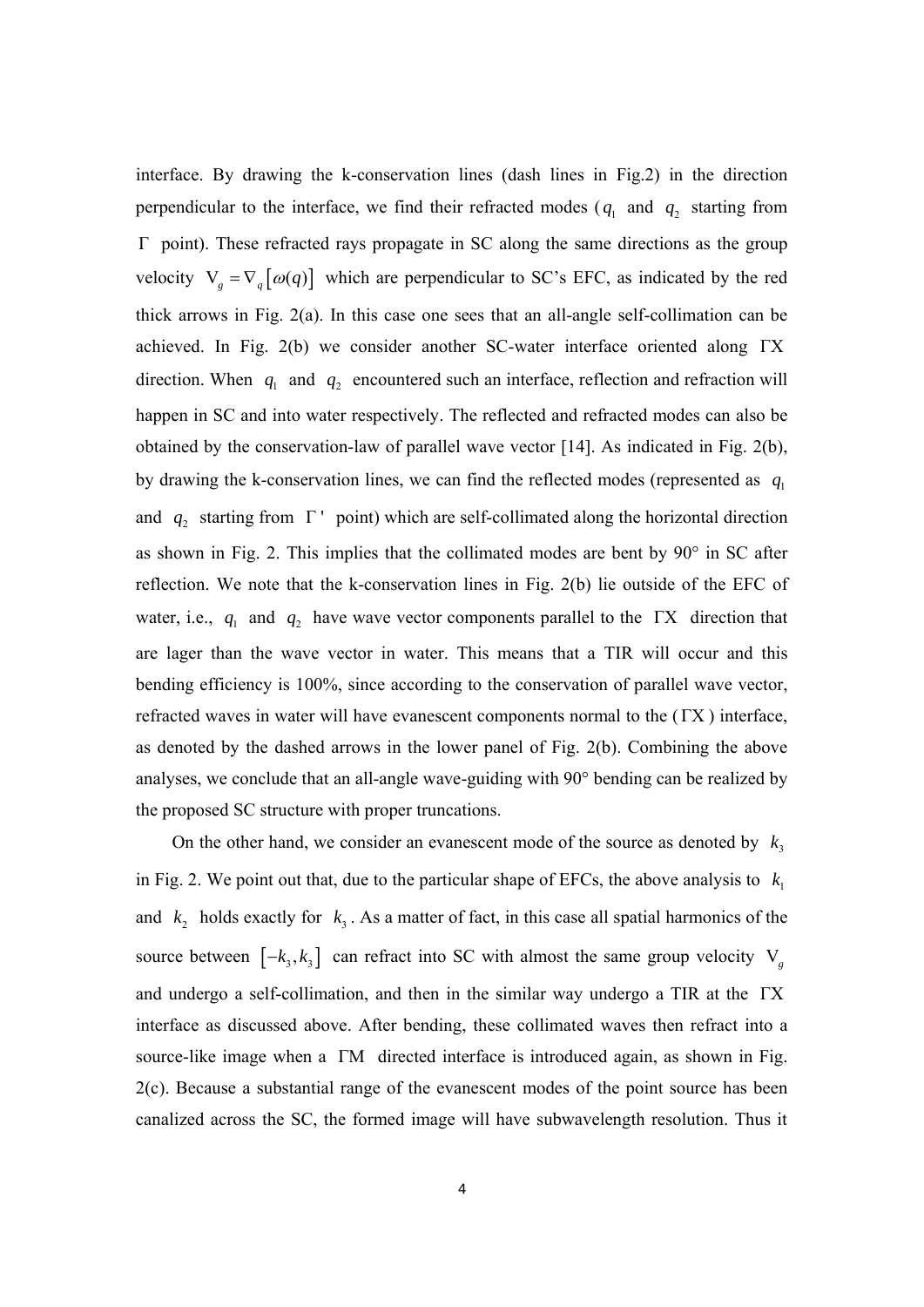can be seen that the guiding and bending channel discussed above also possesses the abilities to transport some subwavelength information of the source and to image. According to these above analysis, an all-angle guiding and 90˚-bending scheme with subwavelength imaging ability can be expected.

To verify the above discussions, we introduce into SC a truncation along ΓX direction as shown in Fig. 3(a), and vertically illuminate the structure with a Gaussian beam at frequency 0.115. Pressure field distribution is shown in Fig. 3(a) which exhibits a remarkable self-collimation and bending effect. Figure 3(b) gives the bending efficiency for vertically illuminated Gaussian beams with different frequencies. One sees that near 90% efficiency can be accomplished over the entire frequency range in which self-collimation occurs.

In Fig. 4 we show the case of oblique incidence. Pressure field distribution for a Gaussian beam at frequency 0.115 with incident angle  $\theta = 40^\circ$  is shown in Fig. 4(a), which also exhibits a remarkable self-collimation and bending effect. Figure 4(b) gives the bending efficiency for Gaussian beams at frequency 0.115 with different incident angles. The results clearly show that high-efficiency can be achieved when incident angle is smaller than 40˚. For large incident angles, the efficiency falls sharply as the result of rapidly increased reflections at the input port of SC structure.

Figure 5 gives results for the imaging of a point source. The source is placed pretty close to ( $\sqrt{2}a/2$  away from) the under surface of a truncated SC lens. Figure 5(a) gives the pressure field distribution and Figure 5(b) gives the transverse pressure field distribution at the imaging plane. The full width at half maximum of the image is approximately  $0.37\lambda_0$ , exhibiting a subwavelength resolution.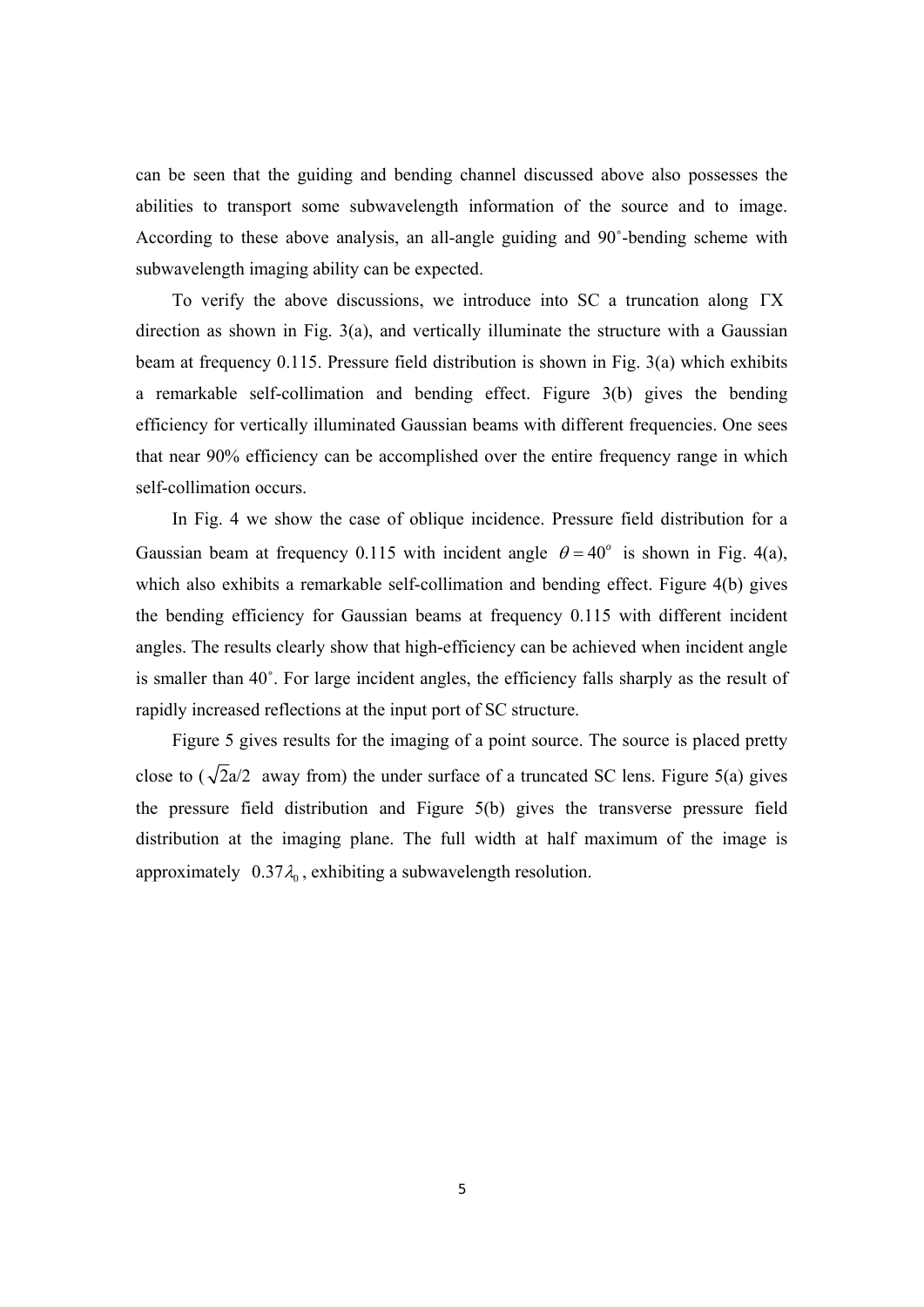

FIG. 3. (Color online) (a) Pressure field distribution for a vertically illuminated Gaussian beam at frequency 0.115. (b) Bending efficiency for vertically illuminated Gaussian beams with different frequencies.



FIG. 4. (Color online) (a) Pressure field distribution for a Gaussian beam at frequency 0.115 with incident angle  $\theta = 40^\circ$ . (b) Bending efficiency for Gaussian beams at frequency 0.115 with different incident angles.



FIG. 5. (Color online) (a) Pressure field distribution of a point source placed  $\sqrt{2}a/2$  away from the under surface of a truncated SC lens. (b) Transverse field distribution at the imaging plane of (a).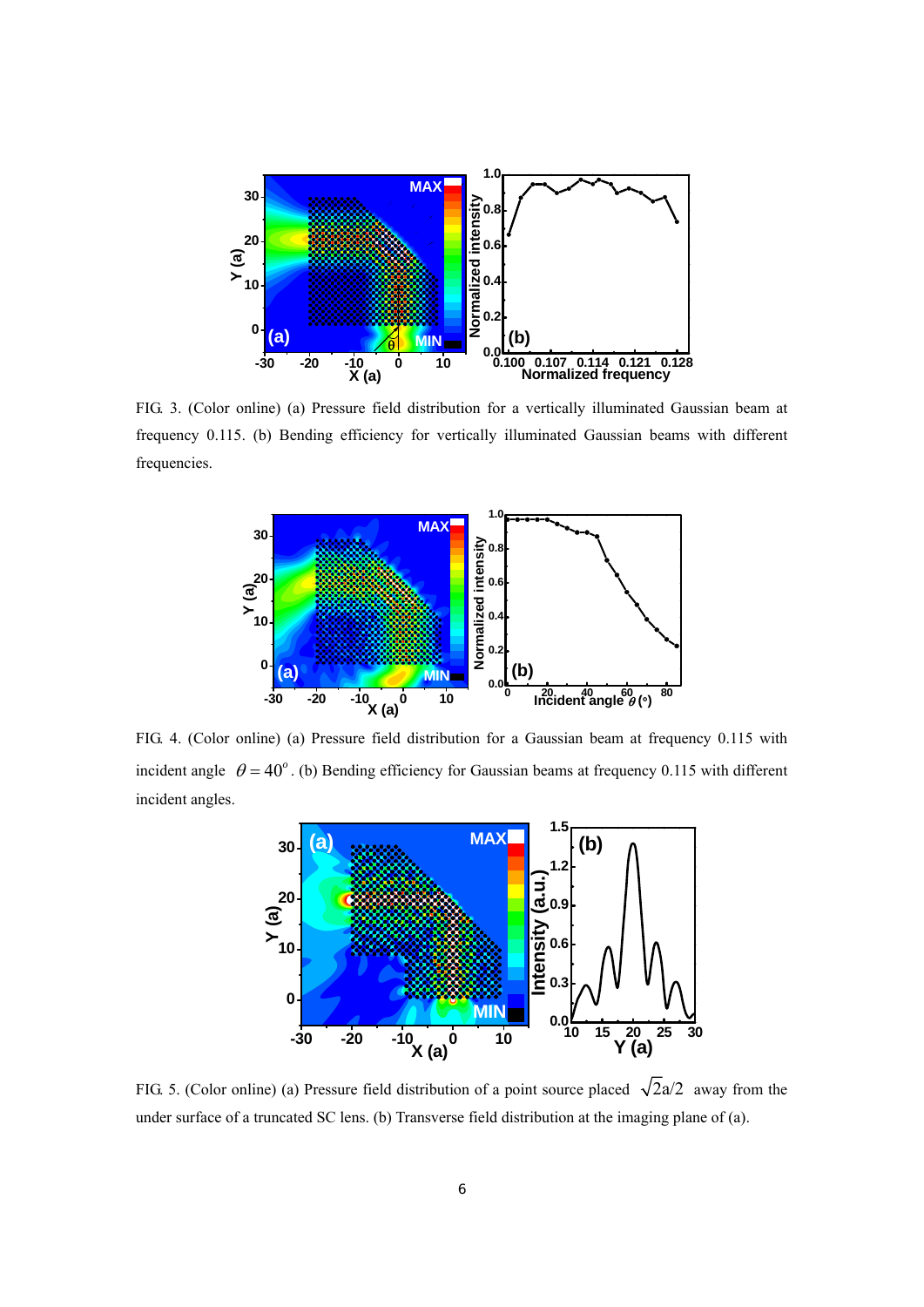To summarize, we have proposed an easy-to-implement scheme for the sharp bending of self-collimated acoustic waves in SCs. An all-angle 90˚-bending wave guide with a wide bandwidth was demonstrated, by which nearly perfect transmissions were achieved for Gaussian beams with a wide range of incident angles. In addition, this scheme was utilized to design a lens structure for a point source to realize a 90˚-bended subwavelength imaging. With such a structure, propagating and evanescent spatial harmonics of the source can refract into the eigenmodes of SC and then be canalized along collimated or bended directions as one desires. These results will find significant applicability, particularly in steering acoustic waves by SCs and in various subwavelength applications.

This work is a Project supported by Hunan Provincial Natural Science Foundation of China (Grant No. 09JJ6011 and 11JJ6007), and supported by Natural Science Foundation of Education Department of Hunan Province, China (Grant No. 08A055).

- [1] I. Pérez-Arjona1, V. J. Sánchez-Morcillo, J. Redondo, V. Espinosa, and K. Staliunas Phys. Rev. B.**75**, 014304 (2007).
- [2] V. J. Sánchez-Morcillo, K. Staliunas, V. Espinosa, I. Pérez-Arjona, J. Redondo, and E. Soliveres, Phys. Rev. B, **80**, 134303 (2009).
- [3] H. Kosaka, T. Kawashima, A. Tomita, M. Notomi, T. Tamamura, T. Sato, and S. Kawakami, Appl. Phys. Lett. **74**, 1212 (1999).
- [4] Z. L. Lu, S. Y. Shi, J. A. Murakowski, G. J. Schneider, C. A. Schuetz, and D. W. Prather, Phys. Rev. Lett. **96**, 173902 (2006).
- [5] D. W. Prather, S. Y. Shi, J. Murakowski, G. J Schneider, A. Sharkawy, C. H. Chen, B. L. Miao, and R. Martin, J. Phys. D: Appl. Phys. **40**, 2635 (2007).
- [6] D. H. Tang, L. X. Chen, and W. Q. Ding, Appl. Phys. Lett. **89**, 131120 (2006).
- [7] J. Wen, D. Yu, L. Cai and X. Wen, J. Phys. D: Appl. Phys. **42**, 115417 (2009).
- [8] P. A. Belov and C. R. Simovski, Phys. Rev. B. **71**, 193105 (2005).
- [9] Z. J. He, F. Y. Cai, Y. Q. Ding, and Z. Y. Liu, Appl. Phys. Lett. **93**, 233503 (2008).
- [10] Z. F. Li, H. B. Chen, Z. T. Song, F. H. Yang, and S. L. Feng, Appl. Phys. Lett. **85**,